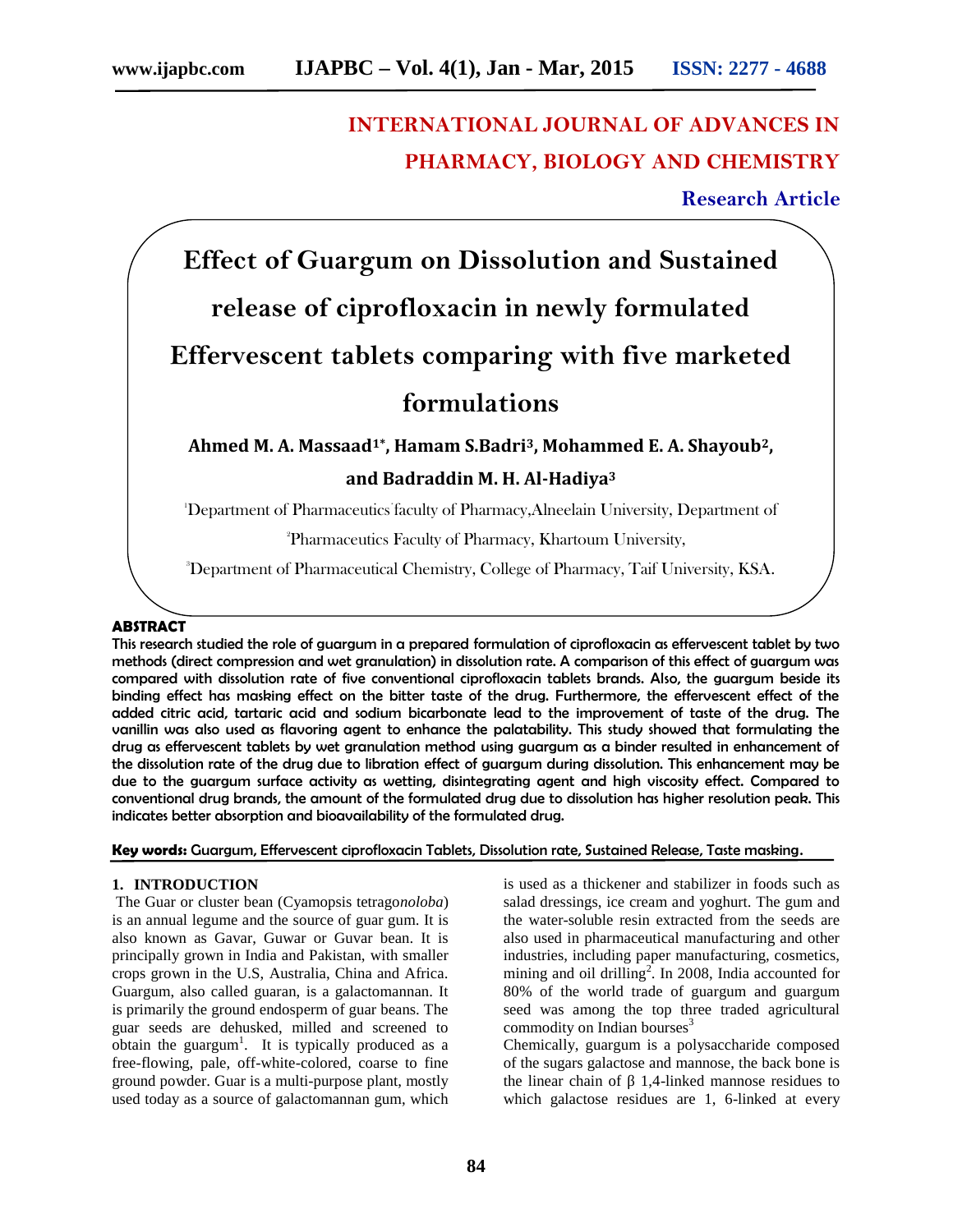second mannose, forming short side-branches [Fig.  $1$ <sup>4</sup>. This is due to presence of more galactose branch  $1$ <sup>4</sup>. This is due to presence of more galactose branch points compared to other gums. Furthermore, it is not affected by ionic strength or pH, but will degrade at pH screams at high temperature (e.g. pH 3 at  $50 \degree C)^4$ . pH screams at high temperature (e.g. pH 3 at 50 °C)<sup>4</sup>.<br>It remains stable in solution over pH range 5 – 7 like most effervescent formulas with  $\overline{p}$ H 6.2<sup>5</sup>. Guargum is economical because it has almost eight times the water-thickening potency of cornstarch only a very small quantity is needed in effervescent ciprofloxacin HCl for producing sufficient binding effect, viscosity and masks solid particles in solution and furthermore works as stabilizer because it helps to prevent solid particles from settling and thus enhance solubility by particles from settling and thus enhance solubility by<br>effervescent base<sup>4</sup>. Manufacturers define different grades and qualities of guar- gum by the particle size. grades and qualities of guar- gum by the particle size.<br>Modified forms of guargum that are available commercially include enzyme-modified, cationic and hydropropyl guargum<sup>6</sup>. Increasing the viscosity with rheological modifier such as gums or carbohydrates can lower the diffusion of bitter substances from the saliva to the taste buds<sup>7-9</sup>. most effervescent formulas with pH 6.2<sup>5</sup>. Guargum is<br>economical because it has almost eight times the<br>water-thickening potency of cornstarch only a very<br>small quantity is needed in effervescent ciprofloxacin<br>HCl for produ logical modifier such as<br>lower the diffusion of bit<br>a to the taste buds<sup>7-9</sup>.

Tablet formulations may be rendered effervescent for Tablet formulations may be rendered effervescent for<br>several reasons, including improvement of their disintegration characteristics, and increase in dissolution rate, thus enhancing the liberation of ciprofloxacin HCl, in addition to the masking taste property of guargum<sup>10</sup>. Effervescent agents have been shown to be useful and advantageous for oral administration of drugs and have been employed for use as taste masking agent for ciprofloxacin tablets $^{11,19}$ . ration characteristics, and increase in<br>on rate, thus enhancing the liberation of<br>vacin HCl, in addition to the masking taste<br>of guargum<sup>10</sup>. Effervescent agents have been<br>to be useful and advantageous for oral



**Figure 1 Chemical Structure of Polysaccharide Galactose Polysaccharide Galactose and Mannose and Granules of Guargum**

Ciprofloxacin hydrochloride [Fig. 2] was formulated with guargum as a good example for masking the bitterness of this drug<sup>12</sup>. .



Guargum is more soluble than locust been gum and is a better stabilizer as a first choice for the formulation of effervescent ciprofloxacin tablets.

Recent similar studies of new formulations of effervescent tablets of other pharmaceutical products were quoted in references 20 Recent similar studies of new formula<br>effervescent tablets of other pharmaceutical<br>were quoted in references 20

The purpose of the present study is to formulate an effervescent ciprofloxacin tablet by two methods (direct compression and wet granulation). The success of the formula was contributed by the use of an effervescent base, a taste masking generator, a flavoring agent and a sweetening agent. This study found that formulating the drug as effervescent tablet by wet granulation method (low guargum concentration as binder) lead to improvement of the drug disintegration characteristics, and increase in dissolution rate. This consequently lead to increase in the drug effectiveness, therapeutic effect and decrease in the ciprofloxacin resistant as well as increase in patient acceptability as effervescent tablet compared to conventional ciprofloxacin brands. de-hennelice is in the controller of the controller (see the choice is a state masking the choice is a state of the choice of the choice of the choice of the particular of the particular of the particular of the controller The purpose of the present study is to formulate an effervescent ciprofloxacin tablet by two methods (direct compression and wet granulation). The success of the formula was contributed by the use of an effervescent base, by wet granulation method (low guargum<br>concentration as binder) lead to improvement of the<br>drug disintegration characteristics, and increase in<br>dissolution rate. This consequently lead to increase in<br>the drug effectiveness settling und thus confunctions and the content of the physical settling and the content of the physical content of the statistic of the content of the physical content of the statistic of the formulation of energy conte

#### **2. Methodology**

#### **2.1 Formulation of Tablets:**

Effervescent tablets were prepared by two methods. In both methods, the ratios of the effervescent ingredients were taken as (1:2:3.4) for citric acid: tartaric acid: sodium bicarbonate, respectively, according to the following equations<sup>13</sup>: Citric acid: Effervescent tablets were prepared by two methods.<br>In both methods, the ratios of the effervescent ingredients were taken as  $(1:2:3.4)$  for citric acid:<br>tartaric acid: sodium bicarbonate, respectively,<br>according to the f

$$
3NaHCO_3 + C_6H_8O_7 \cdot H_2O \rightarrow 4H_2O_4 3CO_{2+} Na_3C_6H_5O_7 \quad (1) \\ 3 \times 84 \quad 210
$$

Tartaric acid:

$$
2NaHCO_3 + C_4H_6O_6 \rightarrow 2H_2O + 2CO_2 + Na_2C_4H_4O_6 \tag{2}
$$
  

$$
2 \times 84 \qquad 150
$$

#### **2.1.1. Wet Granulation:**

The most widely used and most general method of tablet preparation is the Wet Granulation method. Its popularity is due to the greater probability that the granulation will meet all the physical requirements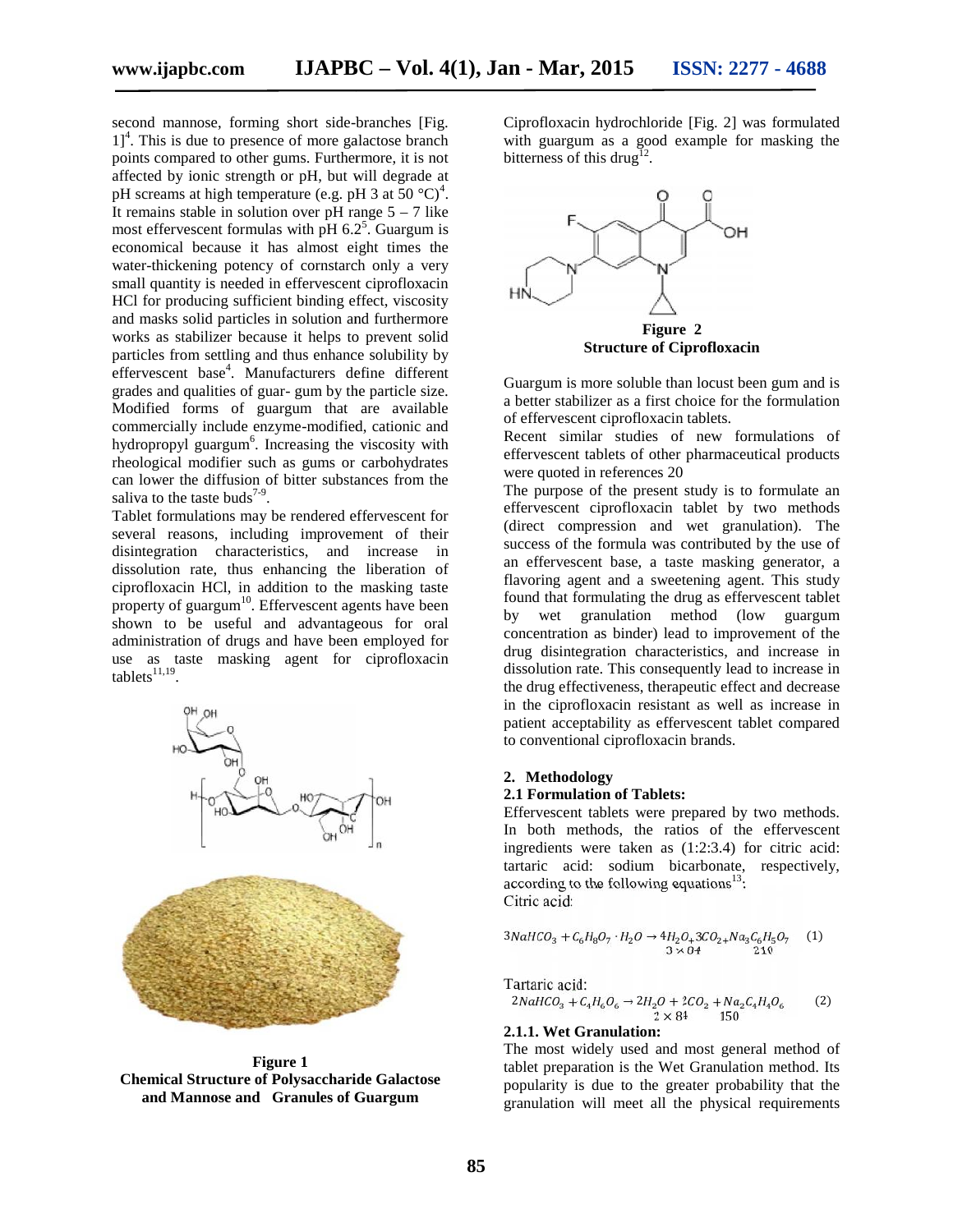for the compression of good tablets. Its chief disadvantages are the number of separate steps involved as well as the time and labor necessary to carry out the procedure, especially on a large scale. The steps in the wet method are weighing, mixing, granulation, screening, drying, dry screening, lubrication and compression. The equipment involved depends on the quantity or size of the batch. The active ingredient, diluents, and disintegrant were mixed or blended well $^{14}$ .

Specific amount of ciprofloxacin and saccharin were weighed and divided into two pestles in equal amounts and well mixed. Citric and Tartaric acid were added to one pestle and sodium bicarbonate in the other, as effervescent bases, to avoid reaction. The binder combination (Guargum and Poly vinyl pyrollodine) were then added slowly after dissolving in a very small amount of water and the mixtures were blended continuously to make the paste, then granulated using mesh (10), and left in oven  $(60^{\circ}C)$ for twenty hours to dry. The mixture was passed through mesh after drying<sup>15</sup>. The microcrystalline cellulose, added before granulation, was used as disintegrant and after granulation as glident. Talc powder and magnesium stearate were both added as lubricant and glident. Granules were compressed into two types; one tablet (250 mg active ingredient) using 20 mm die and 125 mg ingredient, using 13 mm  $\text{die}^{14}$ .

#### **2.1.2 Calculations:**

**Formula (1) (high binder concentration):** Guargum: 1% and PVP: 4% (w/w).

#### **Formula (2) (low binder concentration):**

Guargum: 0.005% and PVP: 2% (w/w)

Guargum with polyvinyl pyrollodine as a binder in different ratios for the two formulae.

Saccharin was used from three to five time of active ingredient and the best one it was used in ratio five times to active ingredient.

Saccharine was also be used as a binder.

The two Tablets weights of the two formulae were 1600 mg and 2000 mg.

Microcrystalline cellulose (Avicil) 5% was used as disintegrating agent, glident and lubricant.

Magnesium stearate and Talc powder combinations were used as lubricant and glident.

Vanillin was used as flavoring agent.

#### **2.1.3 Direct Compression:**

As its name implies, direct compression consists of compression of tablets directly from powdered material without modifying the physical nature of the material itself. Formerly, direct compression as the method of tablet manufacture was reserved for small group of crystalline chemicals having all the physical characteristics required for the formation of a good tablet $^{14}$ .

Ciprofloxacin was mixed with lactose in a mortar to improve compression characteristic then sodium bicarbonate (NaHCO<sub>3</sub>) and saccharine sodium (four times the amount of active ingredient) were added, mixed well and named mixture (A). In another mortar, specified amount of tartaric acid and citric acid were weighed accurately and named (B). Then (A) and (B) were mixed together and specified amounts of banana and vanillin flavor were added and then the whole mixture was passed through a sieve for more mixing.

One percent of guargum was used in dry form for all weight formulae of ciprofloxacin effervescent tablets. The mixed powder was then placed in an oven for drying (at 60°C) and then compressed in tableting  $machine<sup>14</sup>$ .

#### **3. Result and discussion:**

#### **a. Effect of Guargum in Dissolution Profile of Effervescent Ciprofloxacin HCl Tablets**

The effervescent tablets were prepared by two methods wet granulation method and direct compression method. In both methods, guargum was used as a binder; the difference between the two methods was that in wet granulation the binder was used in liquid form and in dry compression in dry form $^{10}$ .

The use of guargum in wet granulation method in liquid form lead to increase in the tablet consistency and thus increased its hardness value which retarded the solubility process compared to direct compression method. However, wet granulation was generally applied for formulation of effervescent tablets. The high friability value in direct compression method lead to the use of guargum in liquid form to make the tablets easier for handling, packaging and transportation and this agreed with the study by Adegbolagun et al.<sup>16</sup> and Gtu et al<sup>17</sup>.

#### **The Role of Guargum in Dissolution Profile of the formulated effervescent ciprofloxacin HCl tablets compared to Conventional brands of ciprofloxacin tablets**

Guargum shows high low-shear viscosity but is strongly shear-thinning. It is very thixotropic above 1% concentration thus in effervescent formula it was used in concentration  $1\%$ . Guar gum is economically cheap and is used as stabilizer because it helps to prevent solid particles from settling. This may prevent fast liberation of the drug, explaining the increase of the liberated amount of the dissoluted drug in Fig.  $4^{4,9}$ .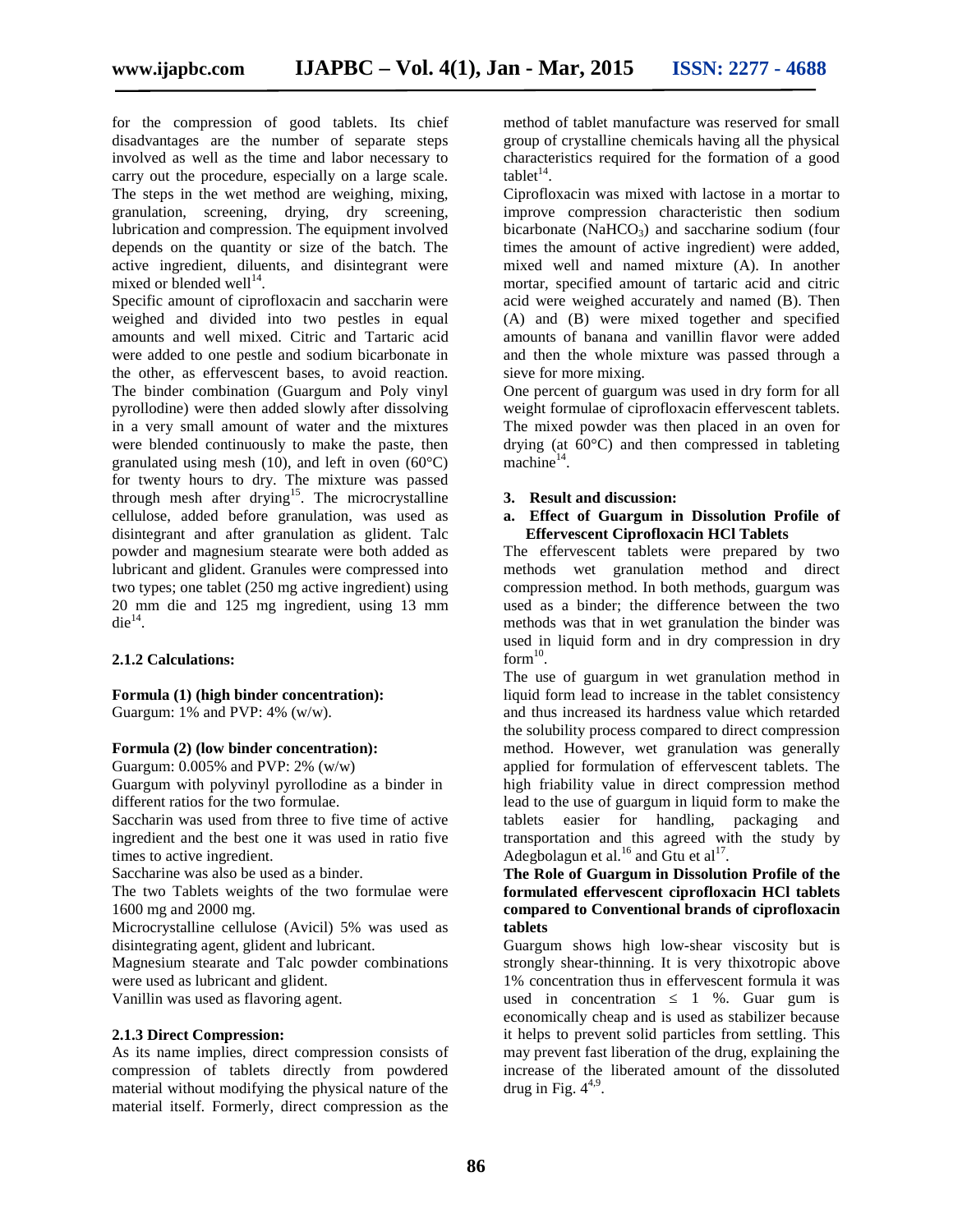Guargum was used in low concentration to allow the particles of effervescent drug to separate easily in solution, and due to the high solubility of the effervescent ciprofloxacin the use of guargum did not hinder the solubility of the drug. Guargum also has stabilizing and coating effects of the solid particles in solution, in addition to its sweetening, flavor and Guargum was used in low concentration to allow the particles of effervescent drug to separate easily in solution, and due to the high solubility of the effervescent ciprofloxacin the use of guargum did not hinder the solub guargum work as binder before compression and stabilizer with masking effect after dissolution of the ciprofloxacin HCl tablets, that explained the increase HCl in the value of drug dissolution compared to conventional ciprofloxacin HCl tablets  $[Fig. 4]<sup>4</sup>$ .

The increased amount of the dissolved drug in effervescent tablets at (45 min) compared to the five brands may be due to the use of guar as binding agent which caught some effervescent granules and release them later at that time. This indicated the sustained release and stabilizer properties of guar gum. brands may be due to the use of guar as binding agent<br>which caught some effervescent granules and release<br>them later at that time. This indicated the sustained<br>release and stabilizer properties of guar gum.<br>The mean dissol

using direct compression was  $102.7 \pm 5.8$  seconds and that of wet granulation was  $185 \pm 8.0$  seconds. The dissolution time of the two formulations of effervescent tablets complied with the pharmacopeia specifications for effervescent tablets (up to 300 The dissolution time of the two formulations of<br>effervescent tablets complied with the pharmacopeia<br>specifications for effervescent tablets (up to 300<br>seconds)<sup>18</sup>. Thus the guargum did not affect the dissolution and solubility of effervescent granules formulae (Figs. 5, 6), so the use of guargum should be in appropriate concentration (1 - 2%). The dissolution of tablet from direct compression is faster than that of wet granulation method; this might be due to the higher value of tablet hardness using wet granulation method. Also, it might be due to using dissolution and solubility of effervescent granules<br>formulae (Figs. 5, 6), so the use of guargum should<br>be in appropriate concentration  $(1 - 2\%)$ . The<br>dissolution of tablet from direct compression is faster

guargum in liquid form which increased its viscosity and binding  $effect<sup>18</sup>$ .

The effervescent formulation comprises effervescent base, an orally administrable medicament, a taste masking generator of carbon dioxide, and optionally a taste bud desensitizing composition by other non active material such as sweeteners (saccharine), flavoring agent, guargum and filers. Thus, all that contributes in success the formula. an orally administrable medicament, a taste<br>ng generator of carbon dioxide, and optionally<br>bud desensitizing composition by other non<br>material such as sweeteners (saccharine),<br>ng agent, guargum and filers. Thus, all that<br>v

#### **Conclusion**

Addition of 0.5% guargum before compression worked up as a binder and after dissolution of the drug as stabilizer with a taste masking effect. Tablet hardness results varied according to guargum concentration (as binder). The dissolution time results of the two effervescent formulae may be due to the enhancing guar effect on disintegration time, dissolution time, absorption and sustained release of the active ingredient of the formulated tablets.

Using guargum in liquid form as binder resulted in more tablet hardness value than guargum in dry form. This may be due to the increase in viscosity of the formula and improvement in compressibility of tablets. Furthermore, Guargum may delay liberation of some granules of drug and liberate them later, explaining increase in the dissolution time profile of effervescent ciprofloxacin HCl. Guargum and effervescent bases (citric acid, tartaric acid and sodium bicarbonate), in addition to saccharin were used to mask the bitter tastes of the two formulated ciprofloxacin effervescent tablets. I low concentration to allow the<br>
rearrivation to subset the gauge min higuid form which increased its viscosity<br>
concentration coalibulatily of the efferesevent formulation coampless efferesevent<br>
and binding effect<sup>18</sup>. worked up as a binder and after dissolution of the<br>drug as stabilizer with a taste masking effect. Tablet<br>hardness results varied according to guargum<br>concentration (as binder). The dissolution time results<br>of the two effe



**Dissolution Profile of Effervescent Ciprofloxacin Tablets by two Methods. Dissolution by two Methods.**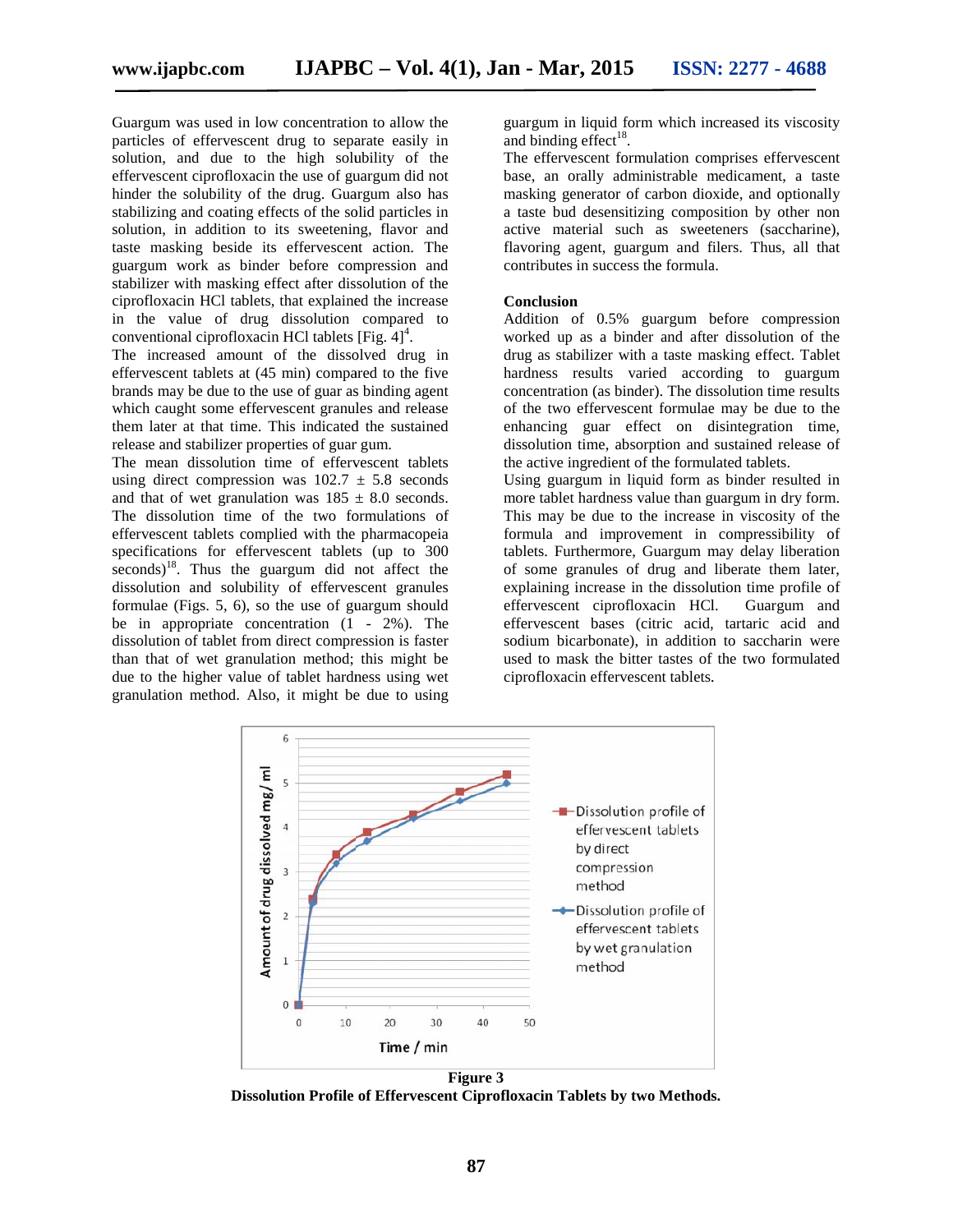

**Figure 4 Dissolution Profiles of Conventional Brands and the two Types of the formulated Effervescent Ciprofloxacin HCl Tablets**



**Dissolution Time of Effervescent Tablets using Wet Granulation Method.**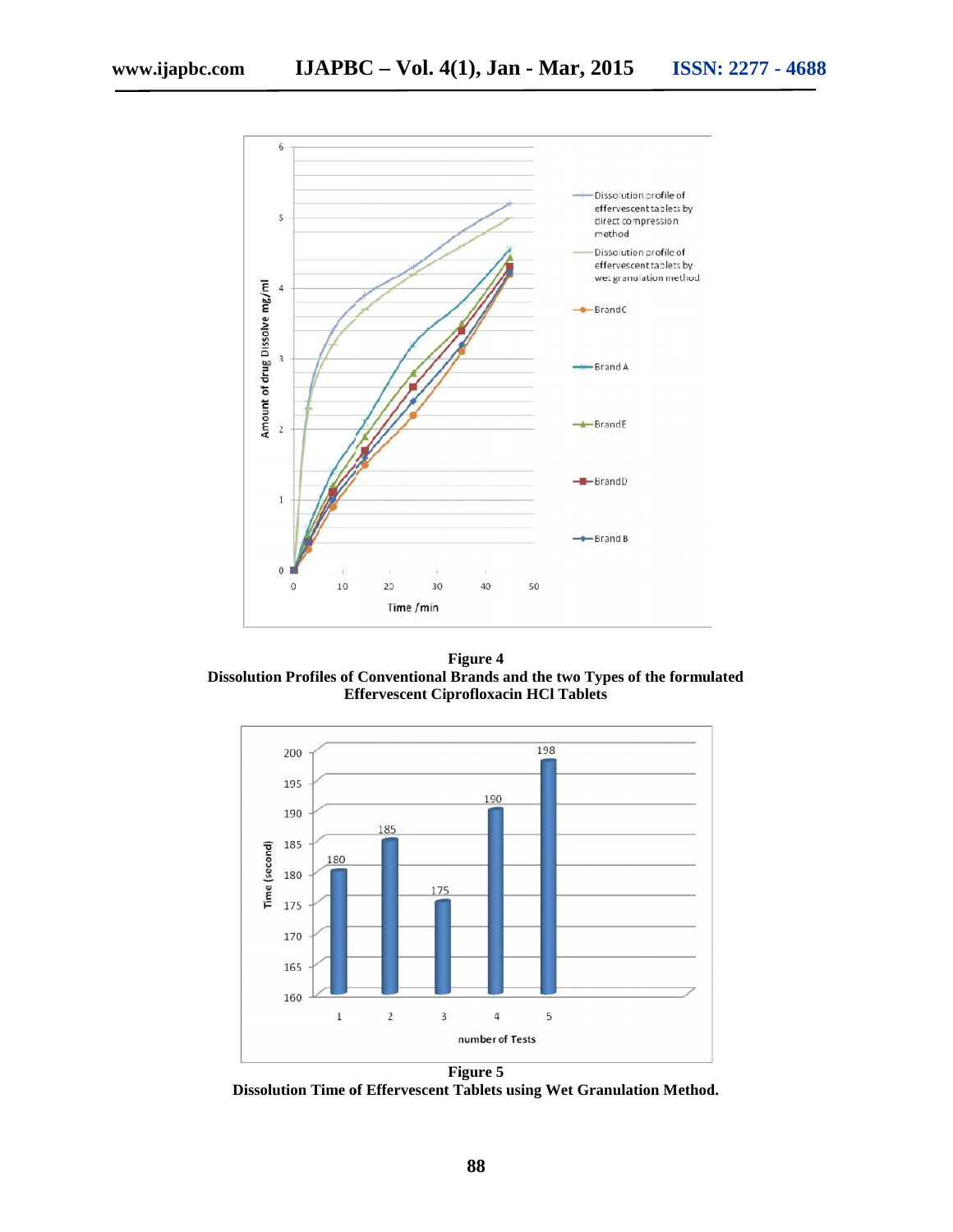

**Figure 6 Dissolution Time of Effervescent Tablets using Direct Compression Method** 

#### **REFERENCES**

- 1. Whistler RL, Hymowitz T. Guar: agronomy, Whistler RL, Hymowitz T. Guar: agronomy,<br>production, industrial use and nutrition. West Lafayette, Indiana: Purdue University Press. 1979; 101–113.
- 2. Wang, X.J., Reynolds, E.R., Deak, P., Hall, L.M. The seizure locus encodes the Drosophila L.M. The seizure locus encodes the Drosophila<br>homolog of the HERG potassium channel. J. Neurosci. (2014);17(3): 882—890 (2014);17(3):
- 3. Mishra S. "India guar gum exports up on exports up industry demand | Reuters". In.reuters.com. http://in.reuters.com/article/businessNews/idINI ndia-33275620080428. Mumbai 2011. ndia-33275620080428.
- 4. Martin C H. Water Structure and Behavior: Guar Gum. 2006; Vol. 1, Chapter 6,  $2<sup>nd</sup>$  ed. London South Bank University.
- 5. Lynn AK. Special Effects with Gums. Food Product Design. 2006; Vol. 2, Chapter 5, 2<sup>nd</sup> ed. London, South Bank University. Lynn AK. Special Effects with Gums. Food<br>Product Design. 2006; Vol. 2, Chapter 5, 2<sup>nd</sup> ed.<br>London, South Bank University.<br>Ashford A. Ashford's Dictionary of Industrial<br>Chemicals, Third edition, ISBN 978-0-
- 6. Ashford A. Ashford's Dictionary of Industrial Chemicals, Third edition, ISBN 978-0- 9522674-3-0. 2011; 4770.
- 7. Blasé CM, Shah MN. Taste Masked Pharmacuetical Suspensions for Pharmaceutical Actives. Eur. Pat. Appl. EP0556057, August 18, 1993.
- 8. Skraanga ATP, Tully RE. Oral liquid Antidepressant Solution. U.S. Patent 6,050,301, March 31, 2000.
- 9. Massaad AMA. A comparative study of physico-chemical properties of five brands from

Sudanese local market and new formula of ciprofloxacin HCl. MSc. thesis 2013.

- 10. Nichols W K. Oral Solid Dosage Form. In: Remington: The Science and Practice of Pharmacy. 20<sup>th</sup> ed. Alfonso, R.G. Philadelphia College of Pharmacy and Science. 2000; 858 - 93.
- 11. Rang HP, Dale MM, Ritter J M, Moore PK. Drugs Used In the Treatment of Infections and Cancer Pharmacology,  $5<sup>th</sup>$  ed. Churchill Livingston. 2003; 637 - 647.
- 12.http://en.wikipedia.org/wiki/Guar\_gum. May 2011.
- 13.Polli JE, Rekhi GS, Augsburger LL, Shah VP. Methods to compare dissolution profiles and a rationale for wide dissolution specifications for metoprolol tartrate tablets. J Pharm Sci. 1997; 86: 690–700.
- 14. Mohrle R. Effervescent Tablets, In: Pharmaceutical Dosage Forms: Tablets. 1989; Vol. 1, Chapter 6, 2<sup>nd</sup> ed. Lieberman, HA, Lachman, L and Schwartz, JB (Eds.). Marcel Dekker Inc. New York.
- 15.http://www.ssseeds.com/other\_products\_guar.htm l. Retrieved  $18<sup>th</sup>$  April 2011.
- 16. Adegbite AL, Adegbolagun CM. Evaluation of the physicochemical equivalence of three brands of commercially available quinine sulphate tablets from South Western part of Nigeria. Afr Health Sci. 2011; 11(2):197-203 r RL, Hymowitz T. Guar: agronomy, Sudances local market and new formula of<br>
relation, industrial use and nutrition, West<br>
eignofiloxacin HCl. MSc. thesis 2013,<br>
10. Nichols W. K. Oral Solid Dosage Form. In:<br>
11.3. Reynold